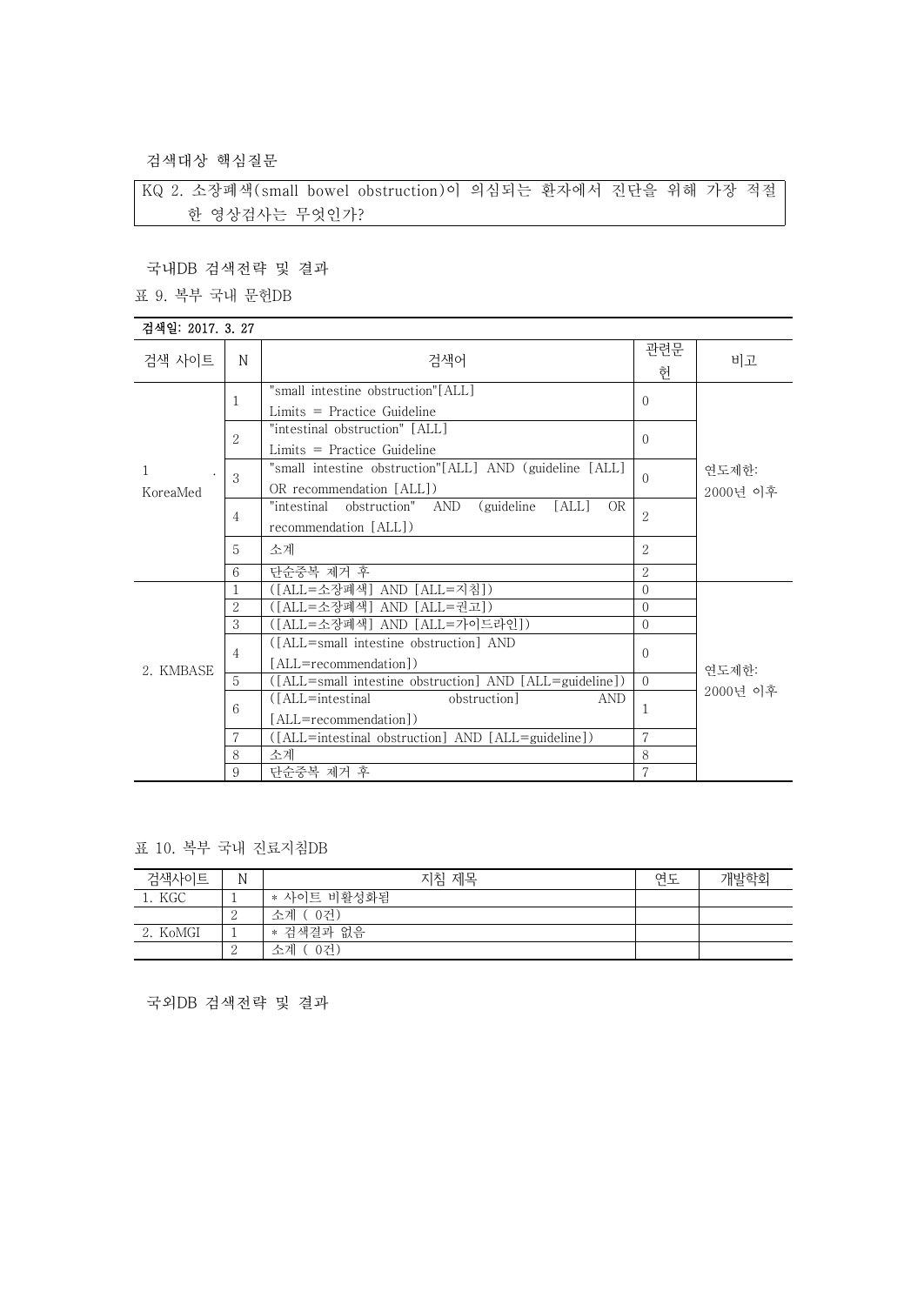표 11. 복부 국외 Ovid-Medline

| 검색일: 2017, 3, 27 |    |                                                    |         |  |
|------------------|----|----------------------------------------------------|---------|--|
| 구분               | N  | 검색어                                                | 검색 결과   |  |
| P                |    | small intestine.mp. or small intestine/            | 82,799  |  |
|                  | 2  | duodenum/ or duodenum.mp.                          | 53,162  |  |
|                  | 3  | jejunum.mp. or jejunum/                            | 38,854  |  |
|                  | 4  | ileum/ or ileum.mp.                                | 49,297  |  |
|                  | 5  | 1 OR 2 OR 3 OR 4                                   | 188,232 |  |
|                  | 6  | obstruction.mp. or obstruction/ or small intestine |         |  |
|                  |    | obstruction/ or intestine obstruction/             | 167,834 |  |
|                  |    | 5 AND 6                                            | 13,569  |  |
| 지침               | 8  | guideline\$.ti.                                    | 55,406  |  |
|                  | 9  | practice guideline.pt.                             | 22,660  |  |
|                  | 10 | recommendation\$.ti.                               | 27,353  |  |
|                  | 11 | guideline.pt.                                      | 16,458  |  |
|                  | 12 | 8 or 9 or 10 or 11                                 | 94,904  |  |
| P&지침             | 13 | 7 AND 12                                           | 10      |  |
| 연도               | 14 | 7 AND 12 2006~current                              | 8       |  |
| 종합               | 15 |                                                    | 8       |  |

## 표 12. 복부 국외 Ovid-Embase

| 검색일: 2017. 3. 27 |    |                                                                 |         |  |
|------------------|----|-----------------------------------------------------------------|---------|--|
| 구분               | N  | 검색어                                                             | 검색 결과   |  |
|                  | 1  | small intestine.mp. or small intestine/                         | 150,603 |  |
|                  | 2  | duodenum/ or duodenum.mp.                                       | 103,718 |  |
|                  | 3  | jejunum.mp. or jejunum/                                         | 43,037  |  |
|                  | 4  | ileum/ or ileum.mp.                                             | 60,689  |  |
| P                | 5  | 1 OR 2 OR 3 OR 4                                                | 295,314 |  |
|                  |    | obstruction.mp. or obstruction/ or small intestine obstruction/ |         |  |
|                  | 6  | or                                                              | 312,556 |  |
|                  |    | intestine obstruction/                                          |         |  |
|                  |    | 5 AND 6                                                         | 28,193  |  |
| 지침               | 8  | guideline\$.ti.                                                 | 81,452  |  |
|                  | 9  | recommendation\$.ti.                                            | 38.501  |  |
|                  | 10 | 8 or 9                                                          | 117,840 |  |
| P&지침             | 11 | 7 AND 10                                                        | 51      |  |
| 연도               | 12 | 7 AND 10 2006~current                                           | 46      |  |
| 종합               | 13 |                                                                 | 46      |  |

## 표 13. 복부 국외 GIN

| 검색일: 2017. 3. 27 |                             |       |  |  |
|------------------|-----------------------------|-------|--|--|
|                  | 검색어                         | 검색 결과 |  |  |
|                  | small intestine obstruction |       |  |  |
|                  | intestinal obstruction      |       |  |  |